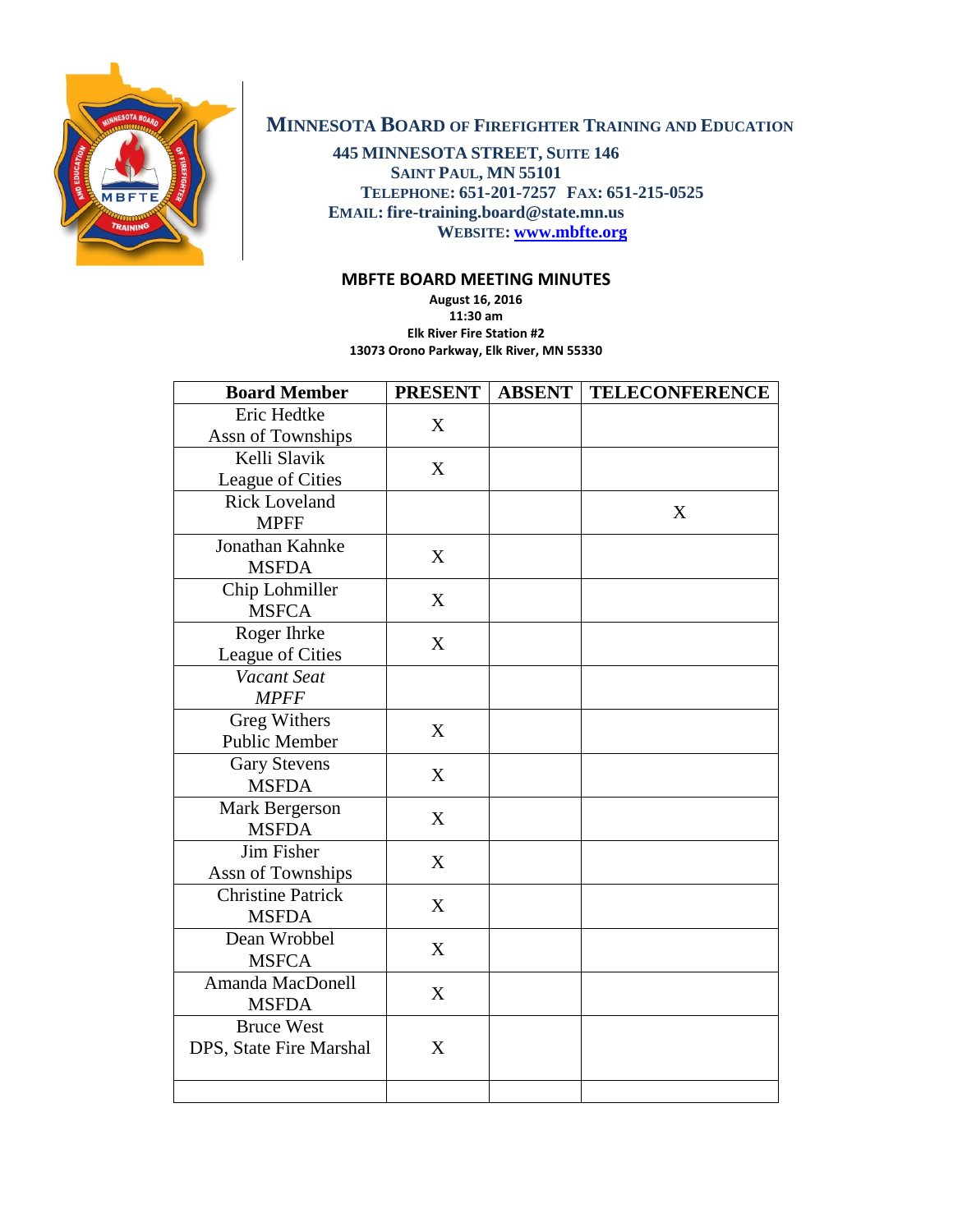| <b>Staff:</b>                                       |  |  |
|-----------------------------------------------------|--|--|
| <b>Steve Flaherty,</b><br><b>Executive Director</b> |  |  |
| <b>Margaret Koele</b><br><b>License Coordinator</b> |  |  |

- 1. Call to order 11:37 a.m. Chair Mark Bergerson
	- a. Guests present at the meeting: Marvin Calvin (MnSCU), Theresa Zikmund (MFSCB), Ann Mathiowetz via teleconference (Hennepin Tech), and Dan Buchholz (SCTCC).
	- b. Please have all cell phones on silent and off the table during the meeting.
	- c. Accept agenda
		- a. Agenda accepted as written, with no additions.
- 2. Approval of February Minutes
	- a. May 10, 2016 Board meeting minutes approved as written.
- 3. Officers Reports
	- a. Chair, Mark Bergerson
		- a. Nothing to report.
	- b. Vice Chair, Chip Lohmiller
		- a. Nothing to report.
	- c. Treasurer, Dean Wrobbel
		- a. The financial report is all in order and nothing new to report.
			- 1. Steve Flaherty, Executive Director
				- a. Financials were handed out to all board members. Fiscal Year 16 is the first of the biennium, so \$889142.75 out of the \$5.435 million were able to carry over to FY17. The carried over amount was from all the accounts, including the board budget and reimbursements, once we allocated up to \$200 per firefighter. This carry over does not include Licensing, which can carry over and does not have to be closed out at the end of the biennium.
		- b. Bruce West, Fire Marshal, Fire Safety Account balance update:
			- 1. Fire Safety Account collected a total of \$13,052,599.90. The fiscal year budget was \$13,000,000.00.
	- d. Secretary, Amanda MacDonell
		- a. Nothing to report.
- 4. Reports
	- a. Executive Director Steve Flaherty, Executive Director
		- a. Update on Incident Safety Officer training
			- 1. Course completed the final fourth year run in June. MnSCU delivered 96 classes in FY16 with 40 classes remaining in budget (\$16,000) that will be carried over into FY17 budget.
			- 2. Total of 640 classes delivered over the last four years.
		- b. Reimbursement Program
			- 1. We had \$160 per firefighter and saw an increase in participation from 618 departments in FY15 to 644 departments in FY16. There were 74 departments that submitted in FY16 that did not in FY15, twelve of those submitted for the first time.
		- c. Leadership Development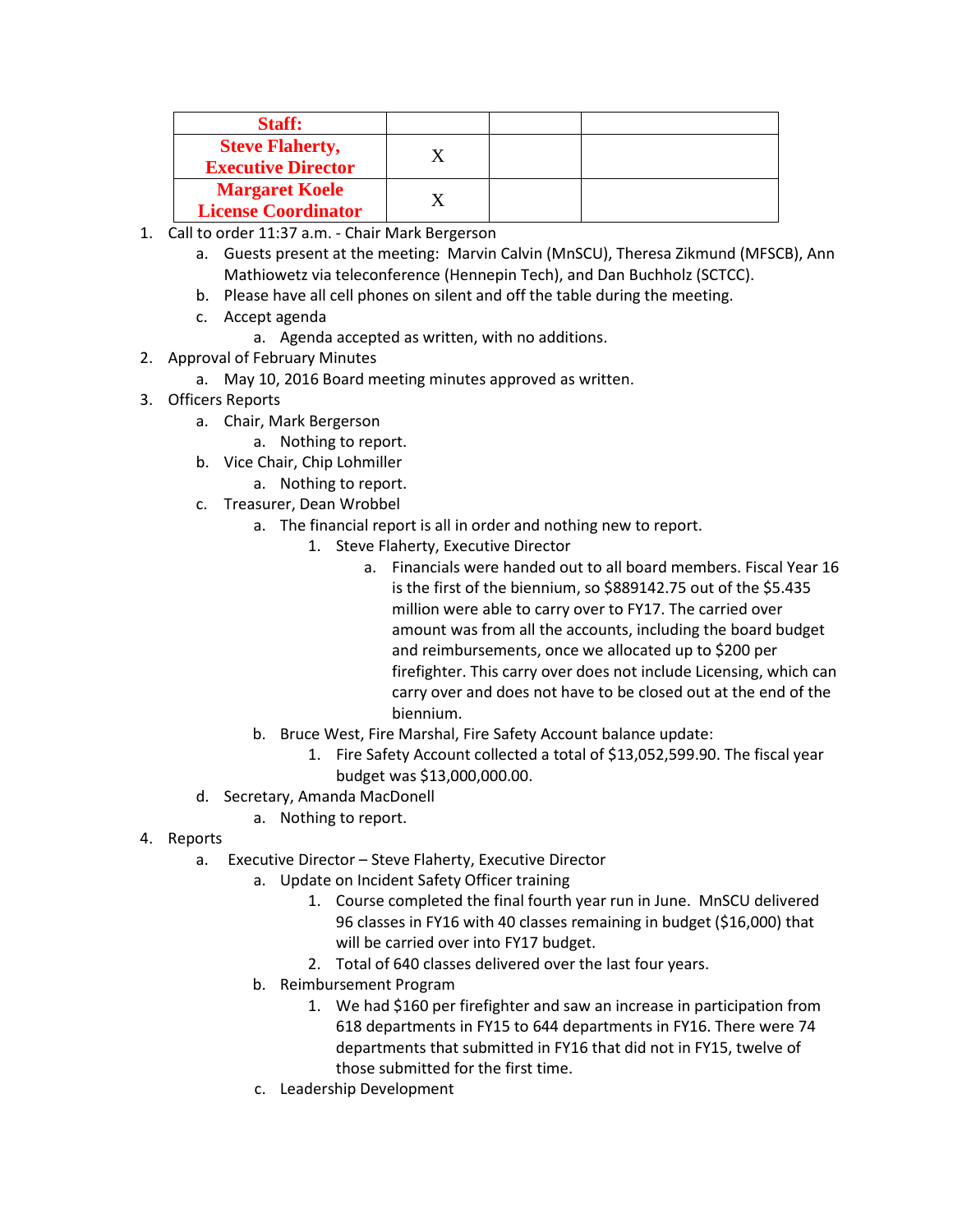- 1. There is a waiting list for this course that will host two more courses in FY17. Twelve students from 9 different regions have committed to the October course.
- d. NFPA 1001 Project
	- 1. Budget was for 1045 students at \$1.5 million and all but \$17,000 was used, which will carry over to FY17. There are still certification invoices coming in for the FY16 students.
- e. Conferences
	- 1. 19 different agencies were awarded funding, with 18 submitting invoices for more than \$62,500. The remaining \$12,925 will carry over to FY17 budget.
- f. Live Burns
	- 1. Budget was 123 live burns at \$1500 each. We funded 106 live burns for a total of just under \$151,000. The remaining \$33,000 will carry over to the FY17 budget.
- g. NJPA
	- 1. 48 of 49 departments within NJPA Region 5 submitted for reimbursements and 35 departments used all the NJPA funds.
	- 2. More than \$124,500 was reimbursed to departments and \$19,185 will carry over to FY17.
	- 3. MBFTE received \$335,000 for NJPA reimbursement program in FY17
		- a. \$175,000 to be used for EMS, law enforcement, and public health agencies.
		- b. \$150,000 (plus rollover FY16) for fire departments.
		- c. \$10,000 to be used for administrative costs.
	- 4. Licensing
		- a. We are currently at 4009 licensed firefighters. We have a section on our web site that the board and public can track the number of licenses. Margaret Koele, staff, continues to promote licensing to departments on a daily basis.
	- 5. Fire Specialist
		- a. Kevin Sedivy is actively promoting MBFTE in his new position, with the Fire Marshal Division, as the Fire Specialist. There will be two more positions added across the state, in which Kevin Sedivy will train to promote MBFTE programs.
- b. Bruce West, State Fire Marshal, commented that he suggested and idea to Steve Flaherty, Executive Director and Margaret Koele, staff regarding reimbursements. The idea was to think about if we could pay the training provider directly for training verses depending on the departments to complete the paperwork and submit for reimbursements. That would take 781 departments submitting to 20 providers submitting paperwork once a month. This was brought up just for discussion purposes at this time and possibly brought to the board prior to a fiscal year start.
	- a. There would need to be a good check and balance to make sure the courses took place.
- c. Executive/Legislative Committee Report Mark Bergerson, Chair
	- a. This will be incorporated as we move through the agenda.
- d. Licensing/License Review Committee Report Eric Hedtke, Chair
	- a. Legislation update on licensing: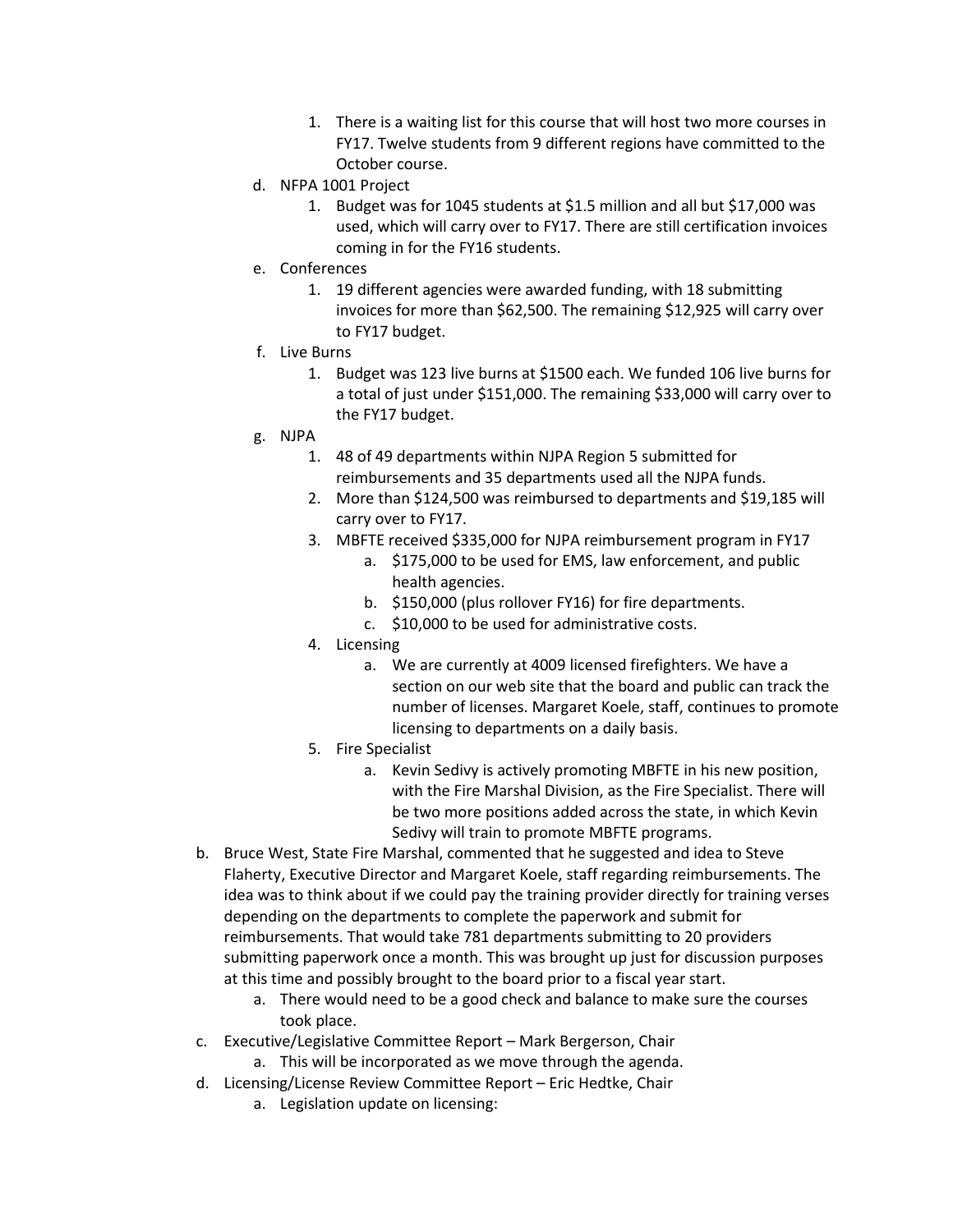- 1. License committee will make changes and bring the proposal back to the full board at the next meeting.
- e. Training Committee Report Dean Wrobbel, Chair
	- a. There were 25 applications for the conference/seminar grant and the conference committee put together a scoring system for the decision process.
		- 1. Once the Board approves the budget the committee will review the applications again to decide funding.
		- 2. Discussion to spread out FF1, FF2 and Haz over two years:
			- a. This will be discussed more regarding data base changes and funding. This would need to start at the beginning of a biennium.
		- 3. Discussion to discuss PTSD, Cancer, critical incident stress class:
			- a. Funding set for each Region to decide which health/safety issue they would like to offer within their Region. We can set up by region rather than do an RFP.
		- 4. Discussion on Target Solutions as a training program across the state:
			- a. This would be a good record keeping program for training within departments. They have offered a good proposal to do across the state. We will continue discussion on this program.
- 5. Old Business
	- a. Web Site and Data Base Update Margaret Koele, License Coordinator
		- a. Roster requirement online
			- 1. We have had a total of 733 departments upload rosters. We are missing 49 rosters to date. Kevin Sedivy (Fire Service Specialist), Steve Flaherty (Executive Director) and Margaret Koele (staff) spent time calling all departments, emailing and hard copy letters to all departments not uploaded. There were some responses we were surprised by from the departments we contacted:
				- a. Not to call them anymore
				- b. They do not need the funding
				- c. They are trained out and do not need any more training
				- d. They do not want the "State" dictating their department
				- e. They get funding from FEMA grants and do not need our money
			- 2. We have added bubble information that is specific to each department regarding licensing, NFPA1001 and reimbursements. We are getting very positive feedback on the information we are putting out there for departments on our web page and their log in page.
			- 3. We have run an analytical report showing the views on our web page. We are able to track what part of the state, country or continent they are coming from. We show the duration of viewing on the website and number of views.
			- 4. Reports were handed out to the board members showing the following information:
				- a. Reimbursement award by department report.
				- b. Department types, staff numbers from rosters turned in, regions, county and number of licensed firefighters by department: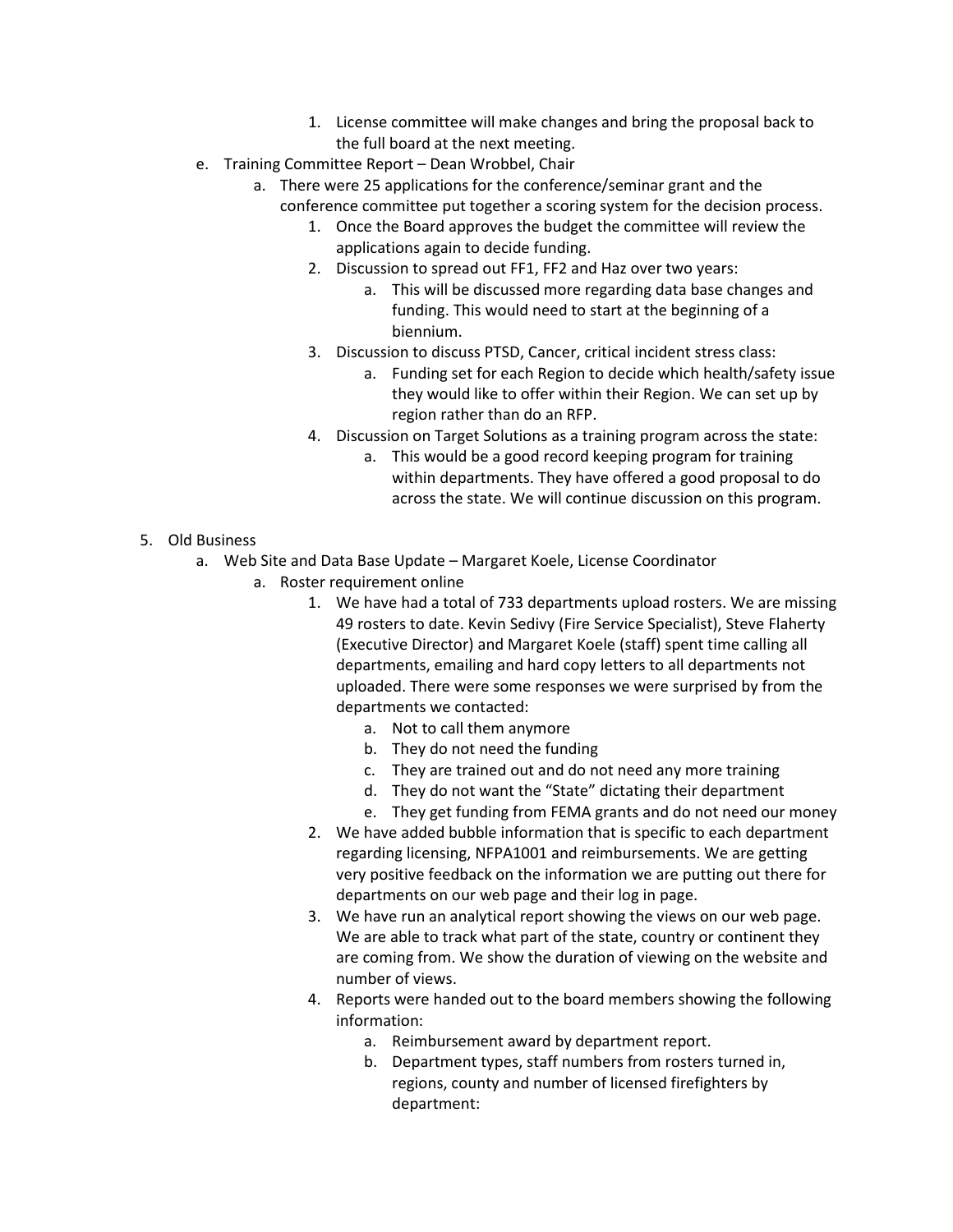- i. Report shows departments that did not upload rosters with how many staff they had and taking them down to 10 staff members, per the Board requirement of the roster uploads.
- ii. Report showing some departments that merged or folded in the data information handed out.
- c. Departments that used the NFPA1001 program but did not use the reimbursement award program.
- d. Provider information by fiscal year with FF1/FF2 pass and fail results by number of students.
	- i. Theresa Zikmund clarified for the Board that the incompletes are due to live burns not being completed yet to complete the program.
	- ii. Mark Bergerson commented that in the NFPA1001 program the student does not have to pass the test only take the test.
	- iii. Margaret Koele, License Coordinator commented that we will now be able to track reimbursements that were given to providers and students that have not completed the course according to the requirements for reimbursement.
- e. Fiscal year 2016 department information regarding total of backfill and OT reimbursed.
	- i. This is less than one percent of the budget.
	- ii. Kelly Slavik has requested a report showing the actual amount submitted and what is paid out. Steve Flaherty, Executive Director, replied we will work out a report for this request. We will ask our vendor to build that into our data base for this information.
- f. Fiscal year 2016 department EMS billed and EMS approved reimbursement.
	- i. This is less than one percent of the budget.
	- ii. Steve Flaherty, Executive Director, commented that most fire departments are doing a lot more of EMS and first responder calls verses fire calls. This is training that falls under the MBFTE mission and was discussed at length when it was approved to be included as a reimbursable expense. Some of the EMS regions do not have funds to reimburse for training and some have very little funding to reimburse their regions for training.
	- iii. Margaret Koele, License Coordinator, commented that a few meetings ago, we handed out a report in May showing the statistics of the amount of EMS verses fire calls departments are going out on.
		- 1. Margaret Koele, License Coordinator, replied we will email the information again to board members, after discussion from Greg Withers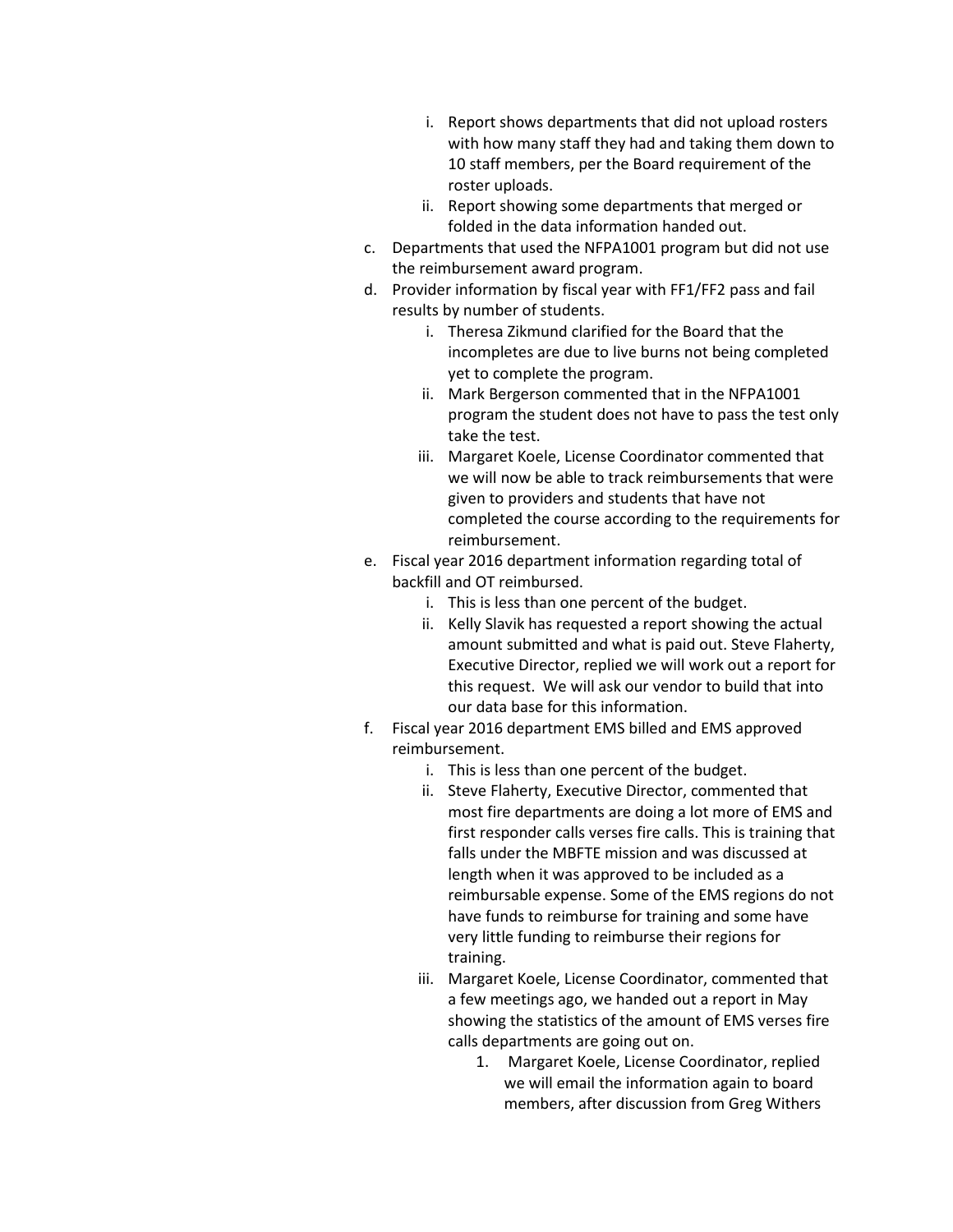not remembering the information from the past meeting.

- g. Report showing which departments pay for licenses for their department firefighters.
- b. Firefighting Training Study update (M.A.D.) Bruce West, State Fire Marshal
	- 1. The FSAC approved funding for this project and we will get this study started and completed by June 30, 2017. This study has not been updated since the 1999 study was done.
	- 2. The Board may get calls from the M.A.D staff to gather information for this study.
- c. Rail/Pipeline Safety Training Update Steve Flaherty, Executive Director
	- 1. FY16 there was 57 classes with \$148,000 in reimbursements.
	- 2. This will be year three of this HSEM program, and this funding will roll over to the next fiscal year. We just manage this program for HSEM.
	- 3. HSEM will next be hosting "Awareness and Beyond" training.
- d. Appointment Vacancy
	- 1. Mark Lakosky Resigned from the board in writing.
		- 2. Appointment is pending:
			- a. MPFF has recommended Chris Ford from the Rochester Fire Department for this vacancy.
	- b. Appointments Vacancies that will Post in November
		- 1. Amanda MacDonell
			- a. Amanda MacDonell will not apply for re-appointment.
		- 2. Jim Fisher
			- a. Jim Fisher will be applying for re-appointment.
		- 3. Dean Wrobbel
			- a. Dean Wrobbel will be applying for re-appointment.
- e. Strategic Plan Discussion– Executive Committee Report
	- a. Camp Ripley September 26-27
		- 1. Chad Weinstein will be doing a presentation at this special meeting.
		- 2. Those members that would like to go to Camp Ripley on the  $26<sup>th</sup>$  for social gathering. The board members need to let Steve Flaherty, Executive Director know if staying on the  $26<sup>th</sup>$  so we can let Camp Ripley aware of who is on the base.
		- 3. The meeting will take place for the day on the  $27<sup>th</sup>$ , with the meeting starting at 9:00 a.m.
- f. By Laws
	- a. Vote to approve By Laws
		- 1. Roger Ihrke motioned to amend the original motion to accept the By Laws with the following changes listed below. Jim Fisher second the amended motion and the motion carried with nobody opposing:
			- a. Article 1, Section 1, Subd. 2 Terms; Chair; Compensation
				- i. Delete the word "annually" and add "elect a chair from among the members pursuant to statute.
			- b. Article 1, Section 2 Reports
				- i. Change to "Committee Reports and Recommendations".
					- 1. Chair will appoint committees as needed.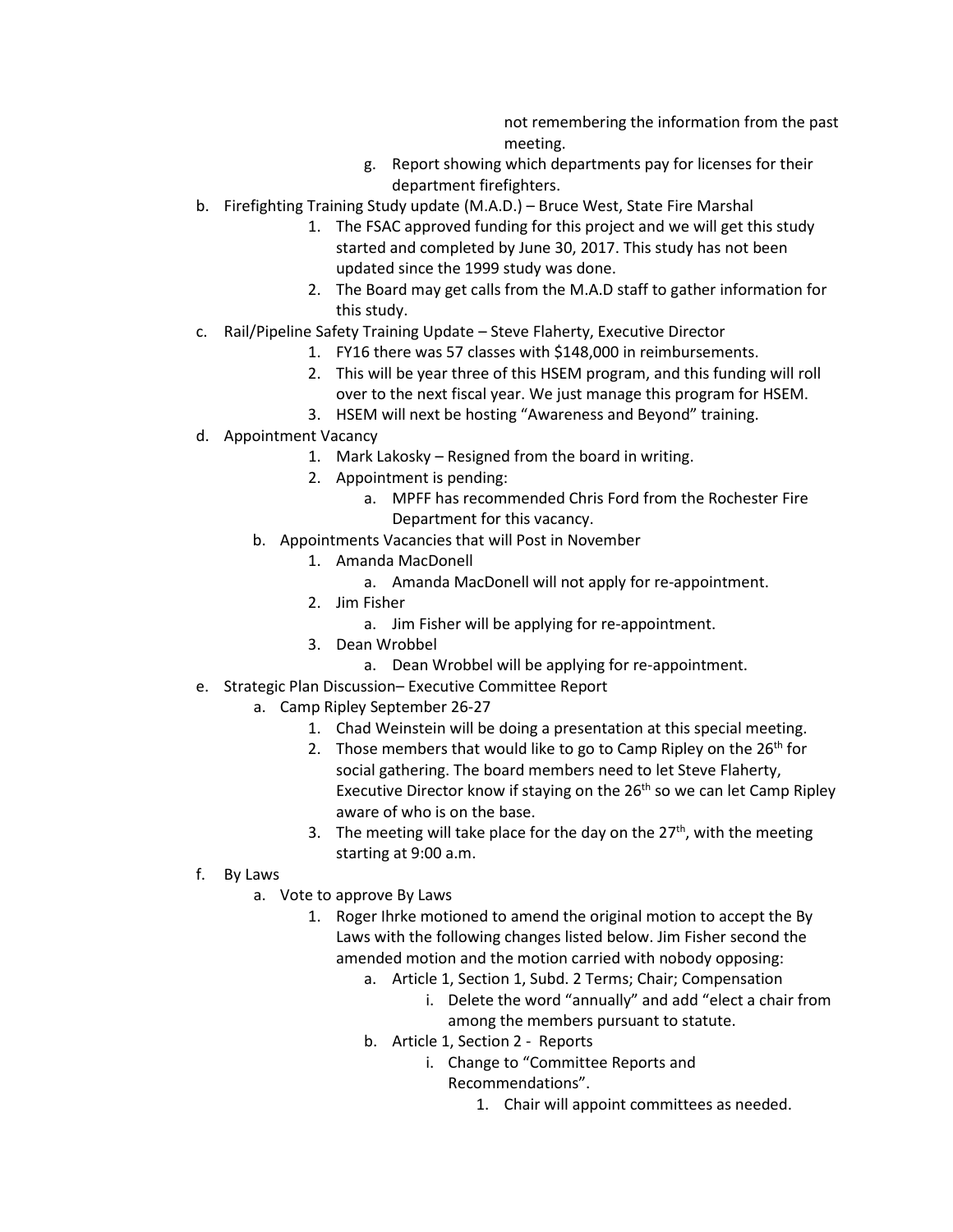- c. Article 4, Section 9
	- i. Delete Section 9 as it is a repeat of Section 8.
- g. HMEP Grant Steve Flaherty, Executive Director
	- a. This grant will be run from HSEM through MBFTE for departments through the Federal fiscal year.
	- b. \$229,000 grant that was available for department training and \$72,000 for out of state conferences for FRI and FDIC.
	- c. This has been a popular grant for the departments.
	- d. We have not heard yet on the next fiscal year grant, but it will probably run through MBFTE as this fiscal year grant has.
- h. Follow Up on Information Document for League of Cities
	- a. Information document was completed and forwarded to Kelly Slavik and Roger Ihrke to turn over to the proper area for the League of Cities human resource manual on hiring.
	- b. Kelly Slavik stated that they commented that we cannot add things to their policies and Kelly stated we just wanted to get information out there regarding statutes and licensing in Minnesota.
	- c. Margaret Koele, License Coordinator, replied that the document is on our website now under "Licensing" under "License FAQ". The League had offered they would refer people to our website for further information regarding licensing.
- 6. New Business
	- a. 2017 Calendars
		- a. Change the times of Training to 10:00 a.m.
		- b. Change Executive committee to 12:15 p.m.
		- c. Change Training and Executive Committee August date to the  $10<sup>th</sup>$ .
	- b. FY17 Funding Consideration Training Committee Discussion and Recommendations to the Board
		- a. NFPA1001
			- 1. 1800 students (includes bridge courses)
				- a. First come first serve basis
			- 2. \$1,370 per student
				- a. Total cost \$2,466,000
			- 3. 3600 certification tests at \$115 each certification for FF1 & FF2
				- a. Total budget \$414,000
		- b. Training Reimbursement
			- 1. \$200 per firefighter for 20,500 firefighters
			- 2. Total budget \$4,100,000
		- c. MBFTE Board Budget
			- 1. \$245,000
		- d. Conferences & Seminars
			- 1. Total budget \$95,000
				- a. \$5,000 maximum per conference
					- i. Mark Bergerson commented that we would like board members and/or staff to attend these events we sponsor and we have our banner up to display that we have help fund a portion or a speaker of this event.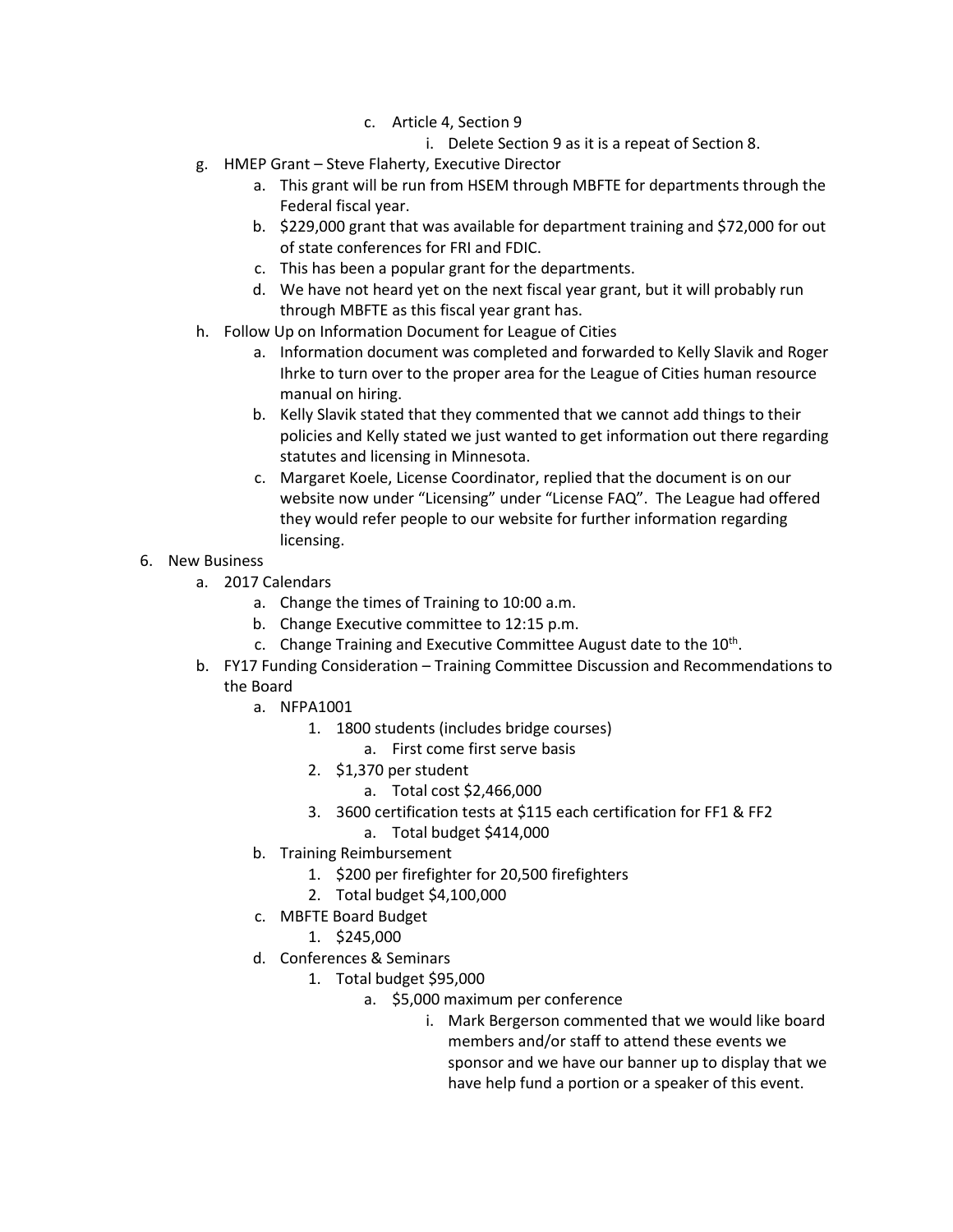- ii. Roger Ihrke commented that he would like to have some sort of acknowledgement of what is funded and when the events are being held. Steve Flaherty, Executive Director commented we will post the sponsored events on our web site and also as we received notification of when they will be held, that information will be posted on our web site calendar (MBFTE sponsored will be in green).
- iii. Bruce West, Fire Marshal, commented that each event sponsored should be submitting a flyer of that event so it can be posted on the MBFTE calendar on our web site and distributed out as needed. Also, any funding not fully used in a project or program, Steve Flaherty, Executive Director has the authority to re-distribute any funding not fully used according to where he sees fit to use that extra funding. This should not be something that is micromanaged or have to wait for meeting to make a decision, as that is the Executive Directors job.
- 2. Mental health/cancer awareness
	- a. 15 at \$5,000 per region
		- i. Rick Loveland commented that we, as a Board, should request an outline of the presentations that are being proposed to be presented to each region, so we can make sure it meets the requirements we are intending for this awareness training.
			- 1. The Training Committee will discuss putting together a guideline for this reimbursement for each region to follow.

- e. Live Burn
	- 1. 132 Live Burns at \$1500 each
	- 2. Total budget \$198,000
- f. Leadership Development
	- 1. Total budget \$45,742.75
- g. FAO
	- 1. 270 \$600 per student 18/students/region
		- a. Budget of \$162,000
	- 2. 270 Certification tests \$140.00 each
		- a. Total budget \$37,800
- h. Fire Instructor (pre-req for Officer 1)
	- 1. 200- \$400 per student 15 students/region
		- a. Budget of \$80,000
	- 2. 200 Certification tests at \$115
		- a. Budget \$23,000
- i. Fire Officer 1
	- 1. 240 \$500 per student 16/students region
		- a. Budget of \$120,000
	- 2. 240 Certification tests at \$115
		- a. Budget \$27,600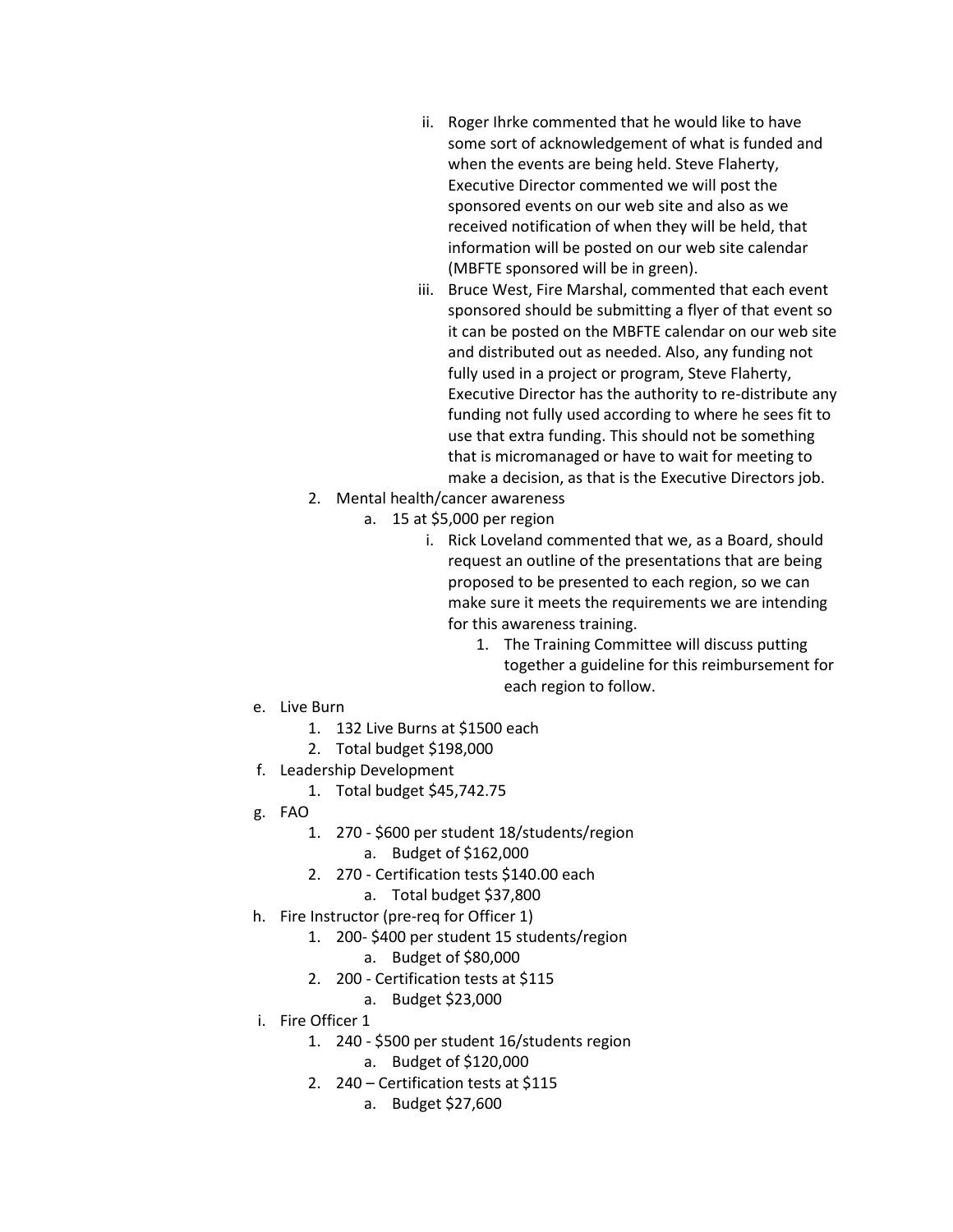- i. Rick Loveland wants to make sure it is clear to everyone that this is one time appropriation funding this year for these programs. Steve Flaherty, Executive Director made it clear in letters and all notification to departments that this is one time appropriation for the programs being presented this fiscal year.
- ii. Eric Hedtke questioned why we are funding certifications? Steve Flaherty, Executive Director commented that we want to make sure that the students are coming out with knowledge and certification for going through the training. Eric Hedtke commented if providers do not meet the passing rate are we going to stop using that provider? Mark Bergerson commented the report shows us a pattern if a provider is not meeting a bench mark of passing certifications, then the Training Committee will need to discuss that. Eric Hedtke commented that if the department wants the student to be certified then they can pay that out of their per fire fighter award amount so we can get people trained without certification. Eric Hedtke commented that the money can be used toward other programs.
- c. Total proposed MBFTE program amount \$8,089,142.75
	- a. FY17 Base budget \$2,913,000
	- b. FSAC approved \$4,287,000
	- c. FY16 carryover \$889,142.75
- 7. Rick Loveland motioned to offer the FAO, Fire instructor and Fire Officer 1 to successfully pass the certification before reimbursements is offered to departments for the class and certification.
	- a. Dean Wrobbel second the motion as stated above.
		- a. Dean Wrobbel commented that it is very important to have certification tied to the training.
	- b. Clarification by Steve Flaherty, Executive Director:
		- a. Is this motion to hold off reimbursement until certification is successfully completed to the departments for the class and Certification Board?
		- b. Clarification from Rick Loveland is that no reimbursement for departments or Certification Board until students pass the certifications.
	- c. Bruce West (Fire Marshal), Gary Stevens and Rick Loveland agreed with motion.
	- d. Rest of the board members were against the motion, motion did not carry on.
- 8. Eric Hedtke motioned to hold off paying for the certification test through MBFTE until the tests are passed successfully on FAO, Fire Instructor and Fire Officer 1.
	- a. Amanda MacDonell second the motion.
	- b. Bruce West, Fire Marshal, commented this would be difficult for all administration in billing after certification is passed and tracking the information by MBFTE staff and Certification Board staff.
	- c. Eric Hedtke motioned to table the initial motion to hold off paying for certification test through MBFTE until tests are passed successfully for FAO, Fire Instructor and Fire Officer 1.
	- d. Eric Hedtke motioned to withdraw the motion.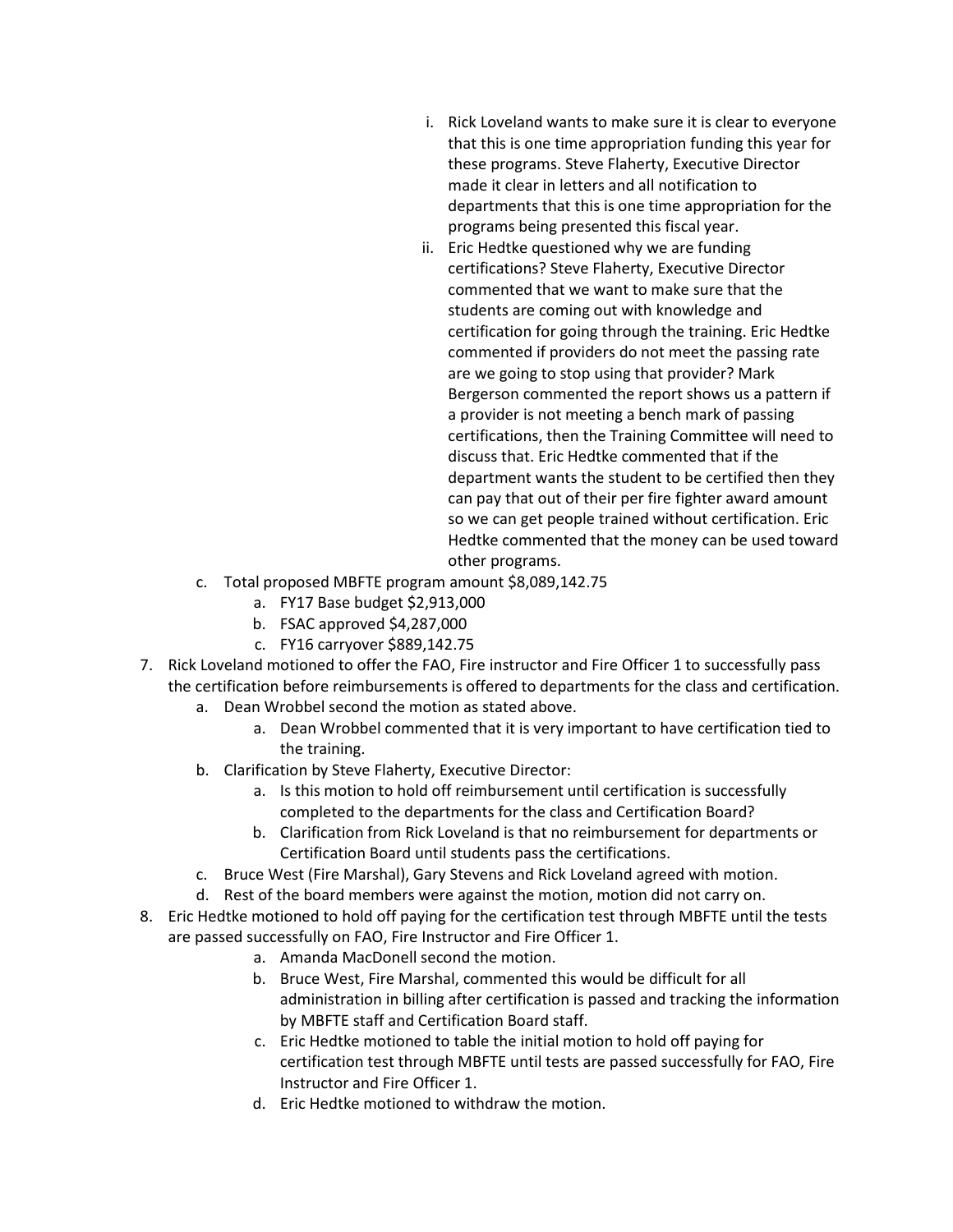- e. Amanda second the motion to withdraw the motion.
- b. Eric Hedtke wants to see training not certification.
	- a. Rick Loveland said that the training needs some sort of merit to pass the certification and not just an attendance certificate. This is a benefit to a department.
	- b. Eric Hedtke believes training is important, but certification should be a local decision.
	- c. Bruce West, Fire Marshal, stated that NFPA1001 has to keep training and certification as the Fire Service Advisory Committee required certification test be taken as part of funding MBFTE to start the program.
	- d. Dean Wrobbel believes certification is a third party that is accredited by IFSAC and is a measure on how well we train MN firefighters. This is information the Legislators will be looking at the training offered in Minnesota. There should not be a provider testing who they instruct.
- c. Rick Loveland motioned to approve the proposed budget as written:
	- a. NFPA1001
		- 1. 1800 students (includes bridge courses)
			- a. First come first serve basis
		- 2. \$1,370 per student
			- a. Total cost \$2,466,000
		- 3. 3600 certification tests at \$115 each certification for FF1 & FF2
			- a. Total budget \$414,000
	- b. Training Reimbursement
		- 1. \$200 per firefighter for 20,500 firefighters
		- 2. Total budget \$4,100,000
	- c. MBFTE Board Budget
		- 1. \$245,000
	- d. Conferences & Seminars
		- 1. Total budget \$95,000
			- a. \$5,000 maximum per conference
		- 2. Mental Health/Cancer Awareness
			- a. 15 at \$5,000 per region
			- b. Total budget \$75,000
	- e. Leadership Development Course
		- 1. Total budget \$45,742.75
	- f. FAO
		- 1. 270 \$600 per student 18/students/region
			- a. Budget of \$162,000
		- 2. 270 Certification tests \$140.00 each
			- a. Total budget \$37,800
	- g. Fire Instructor (pre-req for Officer 1)
		- 1. 200- \$400 per student 15 students/region
			- a. Budget of \$80,000
		- 2. 200 Certification tests at \$115
			- a. Budget \$23,000
	- h. Fire Officer 1
		- 1. 240 \$500 per student 16/students region
			- a. Budget of \$120,000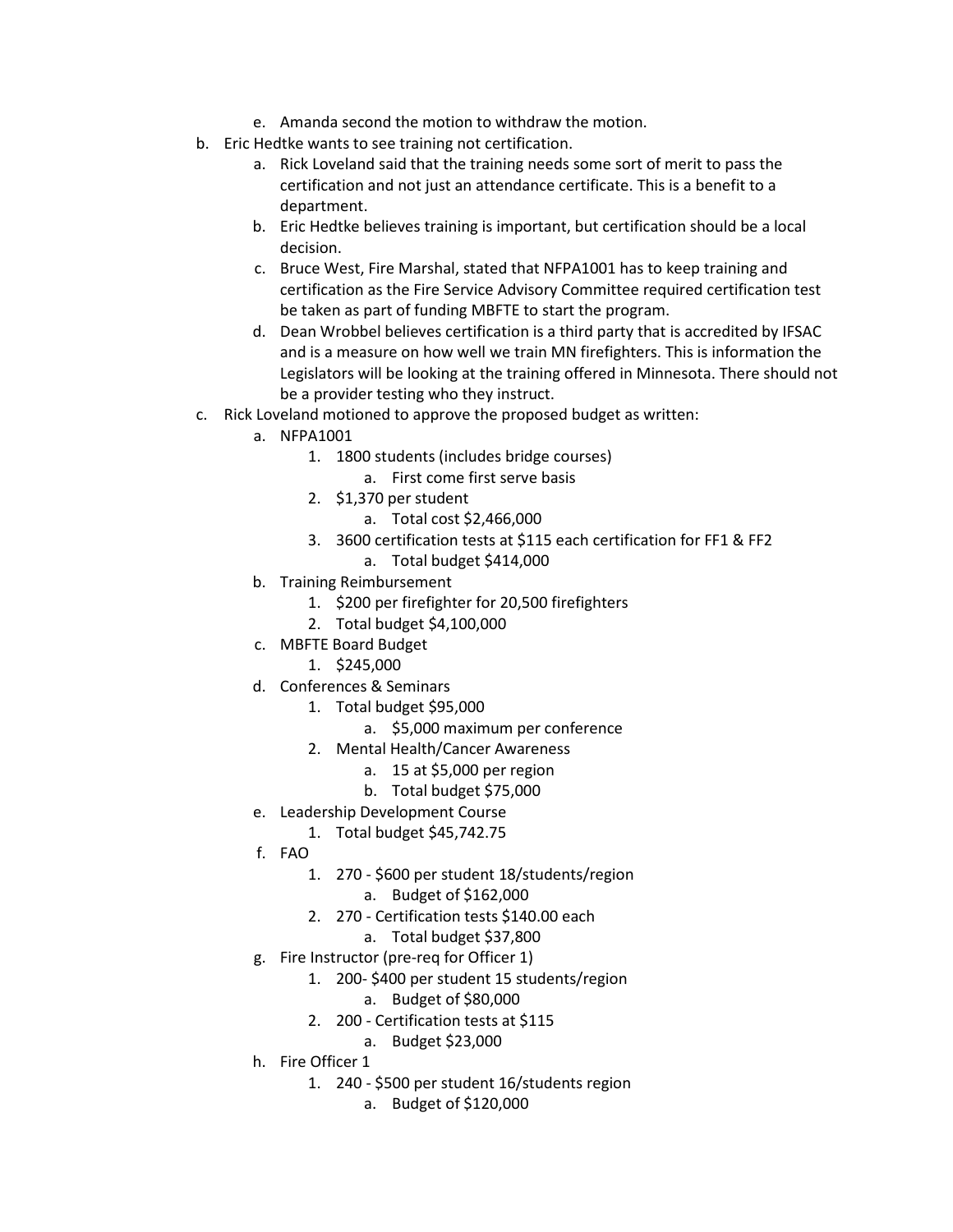2. 240 – Certification tests at \$115

#### a. Budget \$27,600

- i. Total proposed MBFTE program amount \$8,089,142.75
	- 1. FY17 Base budget \$2,913,000
	- 2. FSAC approved \$4,287,000
	- 3. FY16 carryover \$889,142.75
- d. Dean Wrobbel second the motion to approve the proposed budget as written.
	- 1. Roll call vote:

#### *a. MBFTE Board Resolution 2016.08.16-1 to approve the proposed fiscal year 17 budget as proposed.*

- *i. Agree to approve proposed budget motion:* 
	- *1. Mark Bergerson*
	- *2. Jim Fisher*
	- *3. Eric Hedtke*
	- *4. Roger Ihrke*
	- *5. Jon Kahnke*
	- *6. Chip Lohmiller*
	- *7. Rick Loveland*
	- *8. Christie Patrick*
	- *9. Kelly Slavik*
	- *10. Bruce West*
	- *11. Greg Withers*
	- *12. Dean Wrobbel*
- *ii. Disagree with proposed budget motion:*
	- *1. Amanda MacDonell*
	- *2. Gary Stevens*
- *iii. Motion Carried*
- *e. Bruce West, Fire Marshal, motioned for the Executive Director to increase the per fire fighter amount on redistribution until reimbursement account balance is zero.*
	- *a. Dean Wrobbel second the motion.*
		- *1. Roll call vote:*
			- *a. MBFTE Resolution 2016.08.16-2 to approve the Executive Director to increase the per fire fighter amount on redistribution until the reimbursement account has a zero balance.*
				- *i. Agree to the motion:*
					- *1. Mark Bergerson*
					- *2. Jim Fisher*
					- *3. Eric Hedtke*
					- *4. Roger Ihrke*
					- *5. Jon Kahnke*
					- *6. Chip Lohmiller*
					- *7. Rick Loveland*
					- *8. Amanda MacDonell*
					- *9. Christie Patrick*
					- *10. Kelly Slavik*
					- *11. Gary Stevens*
					- *12. Bruce West*